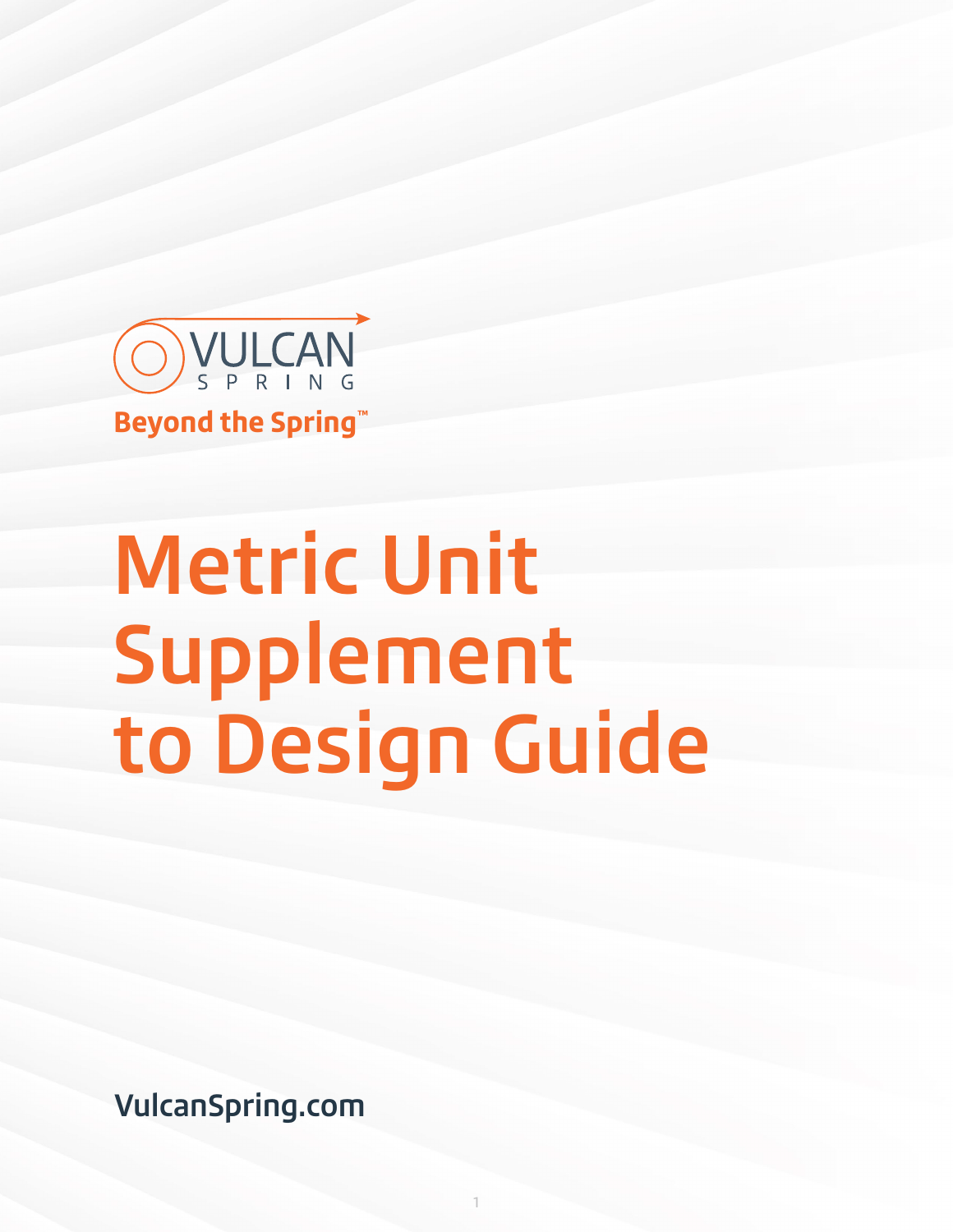# **Conforce® Spring Design Chart - Metric**

**AISI TYPE 301 STAINLESS STEEL**

|     | $b \rightarrow$ | D<br>6.4 | Ε<br>7.9 | F.<br>9.5 | G<br>12.7 | J<br>15.9 | K<br>19.1 | P<br>25.4 | R<br>31.8 | S<br>38.1 | U<br>50.8 | V<br>76.2 | W<br>101.6 |
|-----|-----------------|----------|----------|-----------|-----------|-----------|-----------|-----------|-----------|-----------|-----------|-----------|------------|
| t   | ID              |          |          |           |           |           |           | P (Force) |           |           |           |           |            |
| .05 | 3.3             | 1.73     | 2.18     | 2.58      | 3.43      |           |           |           |           |           |           |           |            |
| .08 | 5.1             | 2.58     | 3.20     | 3.83      | 5.12      | 6.41      |           |           |           |           |           |           |            |
| .10 | 6.9             | 3.43     | 4.27     | 5.12      | 6.85      | 8.54      | 10.23     |           |           |           |           |           |            |
| .13 | 8.6             | 4.27     | 5.34     | 6.41      | 8.54      | 10.68     | 12.81     | 17.08     |           |           |           |           |            |
| .15 | 10.4            | 5.12     | 6.41     | 7.70      | 10.23     | 12.81     | 15.35     | 20.51     | 25.62     |           |           |           |            |
| .20 | 13.7            | 6.85     | 8.54     | 10.28     | 13.66     | 17.08     | 20.51     | 27.31     | 34.16     | 41.01     |           |           |            |
| .25 | 17.3            | 8.54     | 10.68    | 12.81     | 17.08     | 21.35     | 25.62     | 34.16     | 42.66     | 51.15     | 68.50     |           |            |
| .30 | 20.6            |          | 12.81    | 15.35     | 20.51     | 25.62     | 30.74     | 40.97     | 51.15     | 61.39     | 81.85     | 116.5     |            |
| .36 | 24.1            |          |          | 17.93     | 23.89     | 29.89     | 35.85     | 48.04     | 59.61     | 71.62     | 95.64     | 136.1     | 172.1      |
| .41 | 27.4            |          |          |           | 27.31     | 34.16     | 40.97     | 54.71     | 68.50     | 81.85     | 109.4     | 155.7     | 196.6      |
| .46 | 31.0            |          |          |           |           | 38.39     | 46.26     | 61.39     | 76.95     | 92.08     | 122.8     | 175.3     | 221.1      |
| .51 | 34.3            |          |          |           |           |           | 51.15     | 68.50     | 85.41     | 102.3     | 136.6     | 194.8     | 246.0      |
| .56 | 37.8            |          |          |           |           |           |           | 75.17     | 93.86     | 112.5     | 150.3     | 214.0     | 270.5      |
| .64 | 42.9            |          |          |           |           |           |           |           | 106.8     | 128.1     | 170.8     | 243.3     | 307.4      |
| .79 | 53.1            |          |          |           |           |           |           |           |           | 158.8     | 211.7     | 301.6     | 381.2      |

#### **GUIDE H SPRING LIFE 4,000 CYCLES**

| <b>GUIDE J</b>      |
|---------------------|
| <b>SPRING LIFE</b>  |
| <b>8.000 CYCLES</b> |

|     | $b \rightarrow$ | D<br>6.4 | E<br>7.9 | F<br>9.5 | G<br>12.7 | 15.9  | ĸ<br>19.1 | P<br>25.4 | R<br>31.8 | S<br>38.1 | U<br>50.8 | v<br>76.2 | W<br>101.6 |
|-----|-----------------|----------|----------|----------|-----------|-------|-----------|-----------|-----------|-----------|-----------|-----------|------------|
| t   | ID              |          |          |          |           |       |           | P (Force) |           |           |           |           |            |
| .05 | 4.6             | 1.29     | 1.60     | 1.91     | 2.54      | 3.16  |           |           |           |           |           |           |            |
| .08 | 6.6             | 1.91     | 2.36     | 2.85     | 3.83      | 4.76  |           |           |           |           |           |           |            |
| .10 | 8.9             | 2.54     | 3.16     | 3.83     | 5.07      | 6.36  | 7.61      |           |           |           |           |           |            |
| .13 | 11.2            | 3.20     | 3.96     | 4.76     | 6.36      | 7.96  | 9.56      | 12.72     |           |           |           |           |            |
| .15 | 13.5            | 3.83     | 4.76     | 5.69     | 7.61      | 9.52  | 11.43     | 15.21     | 19.04     |           |           |           |            |
| .20 | 17.8            | 5.07     | 6.36     | 7.61     | 10.14     | 12.68 | 15.21     | 20.28     | 25.35     | 30.43     |           |           |            |
| .25 | 22.4            | 6.32     | 7.92     | 9.52     | 12.68     | 15.84 | 19.04     | 25.35     | 31.72     | 38.03     | 50.71     |           |            |
| .30 | 26.7            | 7.61     | 9.52     | 11.43    | 15.21     | 19.04 | 22.82     | 30.43     | 38.03     | 45.82     | 60.94     | 91.19     |            |
| .36 | 31.2            |          |          | 13.30    | 17.75     | 22.20 | 26.64     | 35.50     | 44.39     | 53.38     | 71.17     | 106.3     | 134.8      |
| .41 | 35.6            |          |          |          | 20.28     | 25.35 | 30.43     | 40.57     | 50.71     | 60.94     | 80.96     | 121.9     | 154.4      |
| .46 | 40.1            |          |          |          |           | 28.51 | 34.25     | 45.82     | 56.94     | 68.50     | 91.63     | 137.0     | 173.5      |
| .51 | 44.5            |          |          |          |           |       | 38.03     | 50.71     | 63.61     | 76.06     | 101.4     | 152.1     | 192.6      |
| .56 | 49.0            |          |          |          |           |       |           | 55.60     | 69.84     | 83.63     | 111.7     | 167.3     | 212.2      |
| .64 | 55.6            |          |          |          |           |       |           |           | 79.18     | 95.19     | 126.8     | 190.4     | 241.1      |
| .79 | 68.8            |          |          |          |           |       |           |           |           | 117.9     | 157.0     | 235.8     | 298.5      |

|     | $b \rightarrow$ | D<br>6.4 | Е<br>7.9 | F<br>9.5 | G<br>12.7 | 15.9  | К<br>19.1 | P<br>25.4 | R<br>31.8 | S<br>38.1 | U<br>50.8 | v<br>76.2 | W<br>101.6 |
|-----|-----------------|----------|----------|----------|-----------|-------|-----------|-----------|-----------|-----------|-----------|-----------|------------|
| t   | ID              |          |          |          |           |       |           | P (Force) |           |           |           |           |            |
| .05 | 5.3             | .98      | 1.20     | 1.42     | 1.91      | 2.40  |           |           |           |           |           |           |            |
| .08 | 7.9             | 1.42     | 1.78     | 2.14     | 2.89      | 3.60  |           |           |           |           |           |           |            |
| .10 | 10.4            | 1.91     | 2.40     | 2.89     | 3.83      | 4.80  | 5.74      |           |           |           |           |           |            |
| .13 | 13.0            | 2.40     | 3.02     | 3.60     | 4.80      | 6.01  | 7.21      | 9.56      |           |           |           |           |            |
| .15 | 15.7            | 2.89     | 3.60     | 4.31     | 5.74      | 7.16  | 8.63      | 11.48     | 14.37     |           |           |           |            |
| .20 | 20.8            | 3.83     | 4.80     | 5.74     | 7.65      | 9.56  | 11.48     | 15.30     | 19.13     | 22.95     |           |           |            |
| .25 | 26.2            | 4.80     | 5.96     | 7.16     | 9.56      | 11.97 | 14.37     | 19.13     | 23.93     | 28.69     | 38.25     |           |            |
| .30 | 31.2            | 5.74     | 7.16     | 8.63     | 11.48     | 14.37 | 17.21     | 22.95     | 28.69     | 34.43     | 45.82     | 68.95     |            |
| .36 | 36.6            |          |          | 10.05    | 13.39     | 16.73 | 20.11     | 26.78     | 33.50     | 40.17     | 53.38     | 80.51     | 107.2      |
| .41 | 41.7            |          |          |          | 15.30     | 19.13 | 22.95     | 30.60     | 38.25     | 45.82     | 61.39     | 91.63     | 122.3      |
| .46 | 47.0            |          |          |          |           | 21.53 | 25.84     | 34.43     | 43.06     | 51.60     | 68.95     | 103.2     | 137.9      |
| .51 | 52.1            |          |          |          |           |       | 28.69     | 38.25     | 48.04     | 57.38     | 76.51     | 114.8     | 153.0      |
| .56 | 57.4            |          |          |          |           |       |           | 42.08     | 52.49     | 63.16     | 84.07     | 126.3     | 168.1      |
| .64 | 65.0            |          |          |          |           |       |           |           | 59.61     | 71.62     | 95.64     | 143.7     | 191.3      |
| .79 | 80.8            |          |          |          |           |       |           |           |           | 88.96     | 118.8     | 177.9     | 237.1      |

**GUIDE K SPRING LIFE 12,000 CYCLES**

Variables:

t = material thickness (millimeters) b = material width (millimeters)

P = force (newtons)

ID = inside coil diameter (millimeters)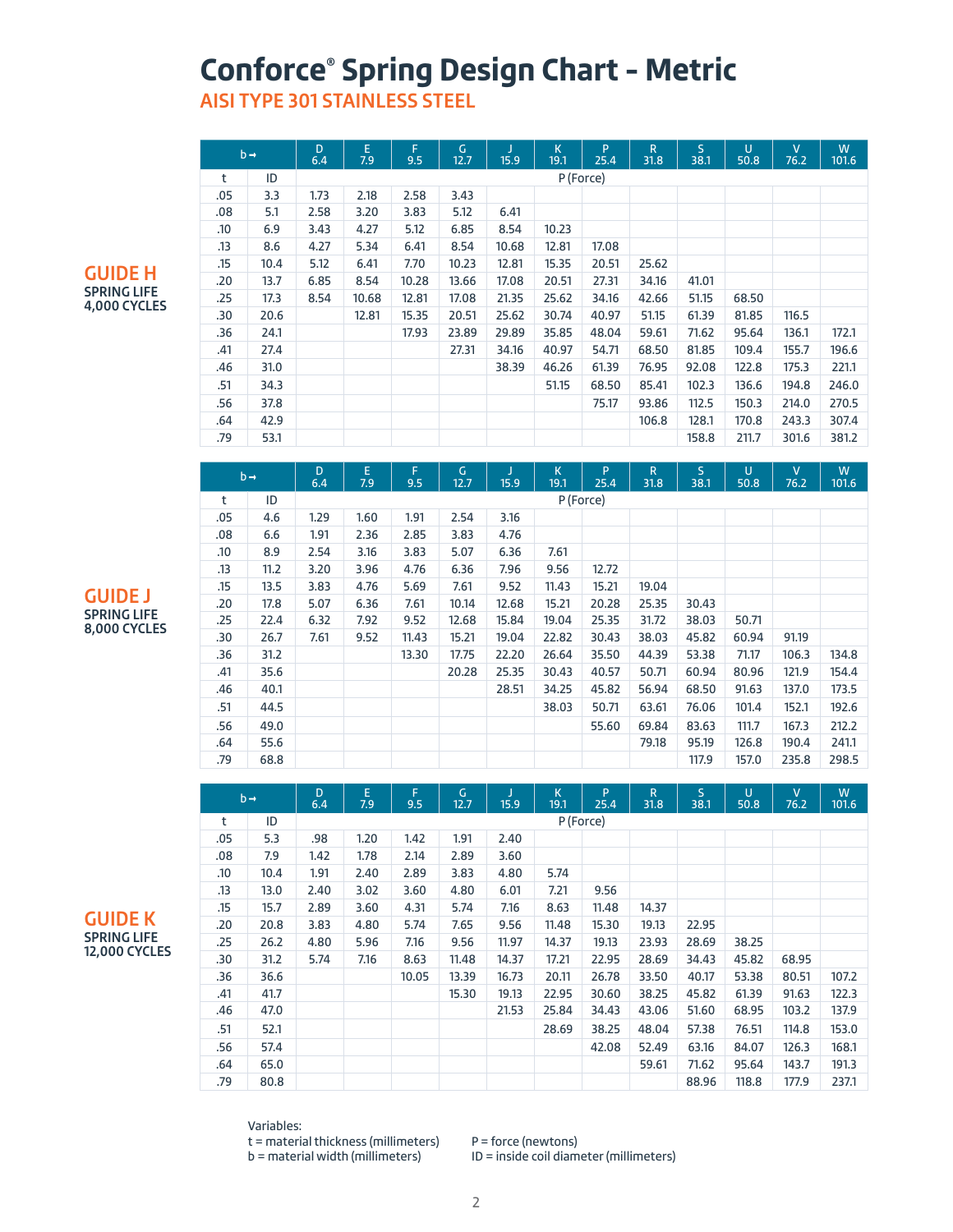|     | $b \rightarrow$ | D<br>6.4 | E.<br>7.9 | F<br>9.5 | G<br>12.7 | J<br>15.9 | К<br>19.1 | P<br>25.4 | R<br>31.8 | S.<br>38.1 | U<br>50.8 | $\mathsf{V}$<br>76.2 | W<br>101.6 |
|-----|-----------------|----------|-----------|----------|-----------|-----------|-----------|-----------|-----------|------------|-----------|----------------------|------------|
| t   | ID              |          |           |          |           |           |           | P (Force) |           |            |           |                      |            |
| .05 | 7.1             | .58      | .71       | .85      | 1.16      | 1.42      |           |           |           |            |           |                      |            |
| .08 | 10.4            | .85      | 1.07      | 1.29     | 1.69      | 2.14      |           |           |           |            |           |                      |            |
| .10 | 14.0            | 1.16     | 1.42      | 1.69     | 2.27      | 2.85      | 3.43      |           |           |            |           |                      |            |
| .13 | 17.5            | 1.42     | 1.78      | 2.14     | 2.85      | 3.56      | 4.27      | 5.69      |           |            |           |                      |            |
| .15 | 21.1            | 1.69     | 2.14      | 2.54     | 3.43      | 4.27      | 5.12      | 6.81      | 8.50      |            |           |                      |            |
| .20 | 27.9            | 2.27     | 2.85      | 3.43     | 4.54      | 5.69      | 6.81      | 9.07      | 11.34     | 13.61      |           |                      |            |
| .25 | 35.1            | 2.85     | 3.56      | 4.27     | 5.69      | 7.12      | 8.54      | 11.39     | 14.23     | 17.08      | 22.77     |                      |            |
| .30 | 41.9            | 3.43     | 4.27      | 5.12     | 6.81      | 8.50      | 10.23     | 13.61     | 17.04     | 20.42      | 27.22     | 40.83                |            |
| .36 | 49.0            |          |           | 5.96     | 7.96      | 9.96      | 11.97     | 15.92     | 19.93     | 23.89      | 31.85     | 47.60                | 63.61      |
| .41 | 55.9            |          |           |          | 9.07      | 11.34     | 13.61     | 18.15     | 22.69     | 27.22      | 36.30     | 54.27                | 72.51      |
| .46 | 63.0            |          |           |          |           | 12.77     | 15.30     | 20.42     | 25.53     | 30.65      | 40.83     | 61.39                | 81.85      |
| .51 | 69.9            |          |           |          |           |           | 17.04     | 22.69     | 28.38     | 34.03      | 45.37     | 68.06                | 90.74      |
| .56 | 77.0            |          |           |          |           |           |           | 24.91     | 31.18     | 37.45      | 49.82     | 74.73                | 99.64      |
| .64 | 87.4            |          |           |          |           |           |           |           | 35.45     | 42.52      | 56.94     | 84.96                | 113.4      |
| .79 | 108.2           |          |           |          |           |           |           |           |           | 52.93      | 70.28     | 105.4                | 140.6      |

#### **GUIDE L SPRING LIFE 25,000 CYCLES**

**GUIDE M SPRING LIFE 50,000 CYCLES**

|     | $b \rightarrow$ | D<br>6.4 | E<br>7.9 | F<br>9.5 | G<br>12.7 | 15.9 | К<br>19.1 | P<br>25.4 | R<br>31.8 | S<br>38.1 | U<br>50.8 | V<br>76.2 | W<br>101.6 |
|-----|-----------------|----------|----------|----------|-----------|------|-----------|-----------|-----------|-----------|-----------|-----------|------------|
| t   | ID              |          |          |          |           |      |           | P (Force) |           |           |           |           |            |
| .05 | 9.4             | .31      | .40      | .49      | .67       | .80  |           |           |           |           |           |           |            |
| .08 | 14.2            | .49      | .62      | .71      | .98       | 1.20 |           |           |           |           |           |           |            |
| .10 | 19.1            | .67      | .80      | .98      | 1.29      | 1.60 | 1.96      |           |           |           |           |           |            |
| .13 | 23.6            | .80      | 1.02     | 1.20     | 1.60      | 2.00 | 2.49      | 3.25      |           |           |           |           |            |
| .15 | 28.4            | .98      | 1.20     | 1.47     | 1.96      | 2.40 | 2.89      | 3.87      | 4.85      |           |           |           |            |
| .20 | 37.8            | 1.29     | 1.60     | 1.96     | 2.58      | 3.20 | 3.87      | 5.16      | 6.45      | 7.74      |           |           |            |
| .25 | 47.2            | 1.60     | 2.00     | 2.40     | 3.25      | 4.05 | 4.85      | 6.45      | 8.05      | 9.70      | 12.90     |           |            |
| .30 | 56.9            | 1.96     | 2.40     | 2.89     | 3.87      | 4.85 | 5.83      | 7.74      | 9.70      | 11.61     | 15.48     | 23.22     |            |
| .36 | 66.3            |          |          | 3.43     | 4.54      | 5.69 | 6.81      | 9.07      | 11.34     | 13.61     | 18.15     | 27.22     | 36.30      |
| .41 | 75.7            |          |          |          | 5.16      | 6.45 | 7.74      | 10.32     | 12.90     | 15.48     | 20.64     | 30.96     | 41.28      |
| .46 | 85.1            |          |          |          |           | 7.25 | 8.72      | 11.61     | 14.50     | 17.44     | 23.22     | 34.83     | 46.26      |
| .51 | 94.7            |          |          |          |           |      | 9.70      | 12.90     | 16.15     | 19.35     | 25.80     | 38.70     | 51.60      |
| .56 | 104.1           |          |          |          |           |      |           | 14.19     | 17.75     | 21.31     | 28.38     | 42.57     | 56.94      |
| .64 | 118.4           |          |          |          |           |      |           |           | 20.15     | 24.20     | 32.25     | 48.49     | 64.50      |
| .79 | 146.6           |          |          |          |           |      |           |           |           | 30.03     | 39.99     | 60.05     | 80.07      |

#### $b \rightarrow \begin{array}{c} D \\ 6.4 \end{array}$ E 7.9 F 9.5 G 12.7 J 15.9 K 19.1 P 25.4 R 31.8 S 38.1 t ID P (Force) .05 11.2 .22 .31 .36 .49 .58 .08 16.8 .36 .44 .53 .71 .89 .10 22.6 .49 .58 .71 .93 1.16 1.42 .13 28.2 .58 .71 .89 1.16 1.47 1.78 2.36 .15 33.8 .71 .89 1.07 1.42 1.73 2.09 2.80 3.51 .20 45.0 .93 1.16 1.42 1.87 2.36 2.80 3.74 4.89 5.60 .25 56.1 1.16 1.47 1.73 2.36 2.94 3.51 4.67 5.83 7.03 9.34 .30 67.6 1.42 1.73 2.09 2.80 3.51 4.23 5.60 7.03 8.41 11.21 16.81 .36 78.7 2.45 3.29 4.09 4.89 6.54 8.18 9.79 13.08 19.62 26.16 .41 89.9 3.74 4.67 5.60 7.47 9.34 11.21 14.95 22.42 29.89 .46 101.1 5.25 6.32 8.41 10.50 12.63 16.81 25.27 33.63 .51 112.5 7.03 9.34 11.70 14.06 18.68 28.11 37.37 .56 123.7 10.28 12.86 15.44 20.55 30.87 41.10 .64 140.5 14.59 17.53 23.35 35.05 46.71

**GUIDE N SPRING LIFE 100,000 CYCLES**

Variables:

t = material thickness (millimeters) b = material width (millimeters)

P = force (newtons)

.79 174.2 21.75 28.96 43.46 57.83

ID = inside coil diameter (millimeters)

U 50.8

V 76.2

W 101.6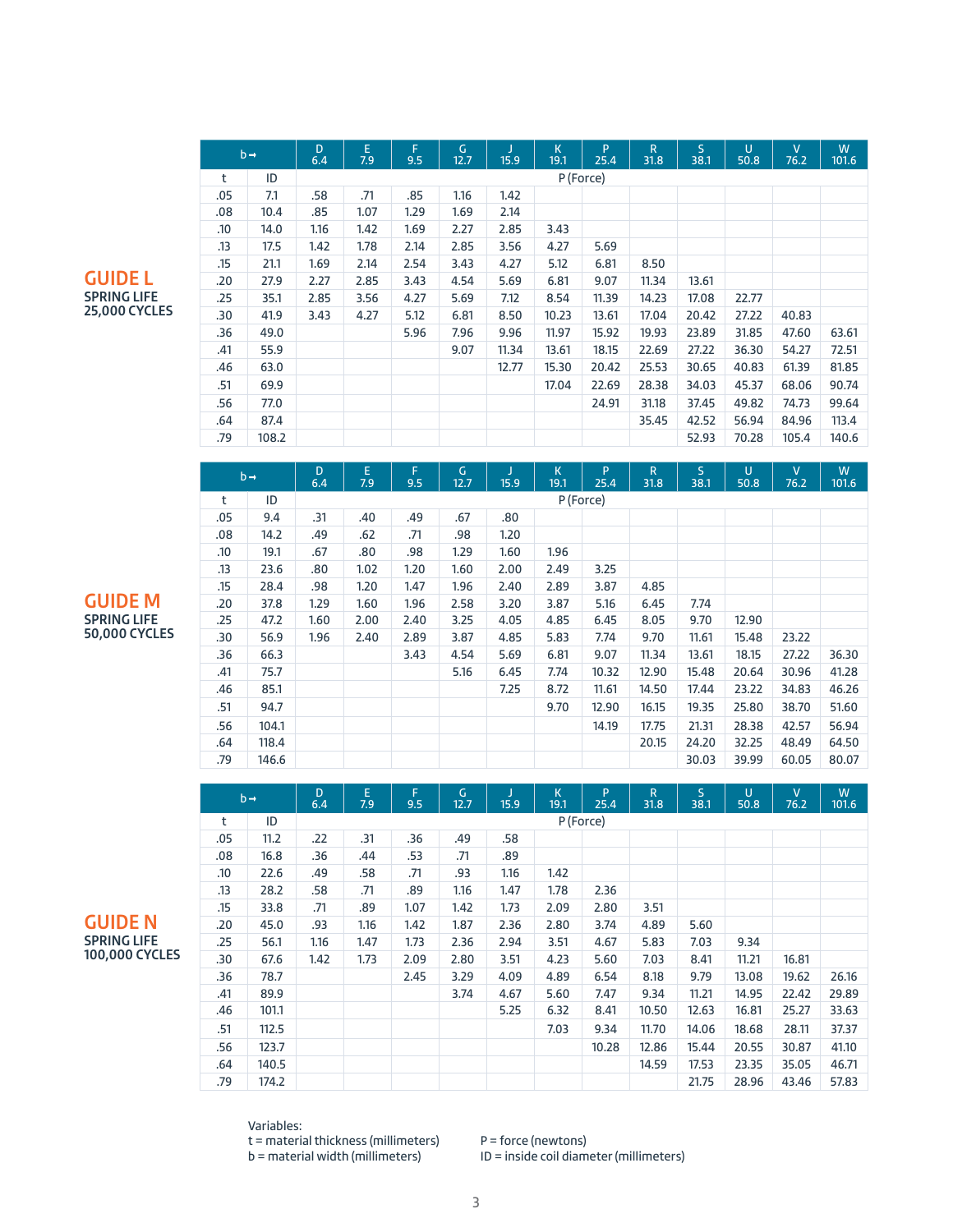### **Conforce Motor Brush and Twin Springs - Metric**

#### **CONFORCE CHART B - METRIC**

**3,000 CYCLES | SINGLE COIL**

|     | $b \rightarrow$ | B<br>3.2 | C<br>4.8 | D<br>6.4 | E<br>7.9     | F<br>9.5  | G<br>12.7      | J<br>15.9 | K<br>19.1 |  |
|-----|-----------------|----------|----------|----------|--------------|-----------|----------------|-----------|-----------|--|
| t   | ID              |          |          |          |              | P (Force) |                |           |           |  |
| .03 | 1.5             | .49      | .71      | .93      |              |           | Reference Only |           |           |  |
| .04 | 2.3             | .71      | 1.07     | 1.42     |              |           |                |           |           |  |
| .05 | 3.0             | .93      | 1.42     | 1.91     | 2.85<br>2.36 |           |                |           |           |  |
| .06 | 4.1             | 1.20     | 1.78     | 2.36     | 2.98         | 3.56      |                |           |           |  |
| .08 | 4.8             | 1.42     | 2.14     | 2.85     | 3.56         | 4.27      | 5.69           |           |           |  |
| .09 | 5.6             | 1.65     | 2.49     | 3.34     | 4.14         | 4.98      | 6.63           |           |           |  |
| .10 | 6.4             | 1.91     | 2.85     | 3.83     | 4.76         | 5.69      | 7.61           | 9.52      | 11.39     |  |
| .11 | 7.1             | 2.14     | 3.20     | 4.27     | 5.34         | 6.41      | 8.54           | 10.68     | 12.81     |  |
| .13 | 8.1             | 2.40     | 3.56     | 4.76     | 5.92         | 7.12      | 9.47           | 11.83     | 14.23     |  |
| .14 | 8.9             |          | 3.91     | 5.20     | 6.54         | 7.83      | 10.41          | 13.03     | 15.61     |  |
| .15 | 9.7             |          |          | 5.69     | 7.12         | 8.54      | 11.39          | 14.23     | 17.08     |  |
| .20 | 13.0            |          |          | 7.61     | 9.47         | 11.39     | 15.17          | 18.95     | 22.77     |  |
| .25 | 16.3            |          |          | 9.47     | 11.83        | 14.23     | 18.95          | 23.71     | 28.42     |  |
| .30 | 19.6            |          |          | 11.39    | 14.23        | 17.08     | 22.77          | 28.42     | 34.12     |  |

#### **CONFORCE CHART T - METRIC 3,000 CYCLES | TWIN COIL**

|     | $b \rightarrow$ | A<br>1.6 | B<br>3.2 | C<br>4.8 | D<br>6.4  | E<br>7.9       | F<br>9.5       | G<br>12.7 |
|-----|-----------------|----------|----------|----------|-----------|----------------|----------------|-----------|
| t   | ID              |          |          |          | P (Force) |                |                |           |
| .03 | 1.52            | .49      | .93      | 1.42     | 1.91      |                |                |           |
| .04 | 2.29            | .71      | 1.42     | 2.14     | 2.85      |                | Reference Only |           |
| .05 | 3.05            | .93      | 1.91     | 2.85     | 3.78      | 4.76           | 5.69           | 7.61      |
| .06 | 4.06            | 1.20     | 2.36     | 3.56     | 4.76      | 5.92           | 7.12           | 9.47      |
| .08 | 4.83            |          | 2.85     | 4.27     | 5.69      | 7.12           | 8.54           | 11.39     |
| .09 | 5.59            |          | 3.34     | 4.98     | 6.63      | 8.27           | 9.96           | 13.26     |
| .10 | 6.35            |          |          | 5.69     | 7.61      | 9.47           | 11.39          | 15.17     |
| .11 | 7.11            |          |          | 6.41     | 8.54      | 10.68          | 12.81          | 17.08     |
| .13 | 8.13            |          |          |          | 9.47      | 11.83          | 14.23          | 18.95     |
| .14 | 8.89            |          |          |          | 10.41     | 13.03          | 15.66          | 20.86     |
| .15 | 9.65            |          |          |          | 11.39     | 14.23          | 17.08          | 22.77     |
| .20 | 12.95           |          |          |          | 15.17     | 18.95<br>22.77 |                | 30.34     |



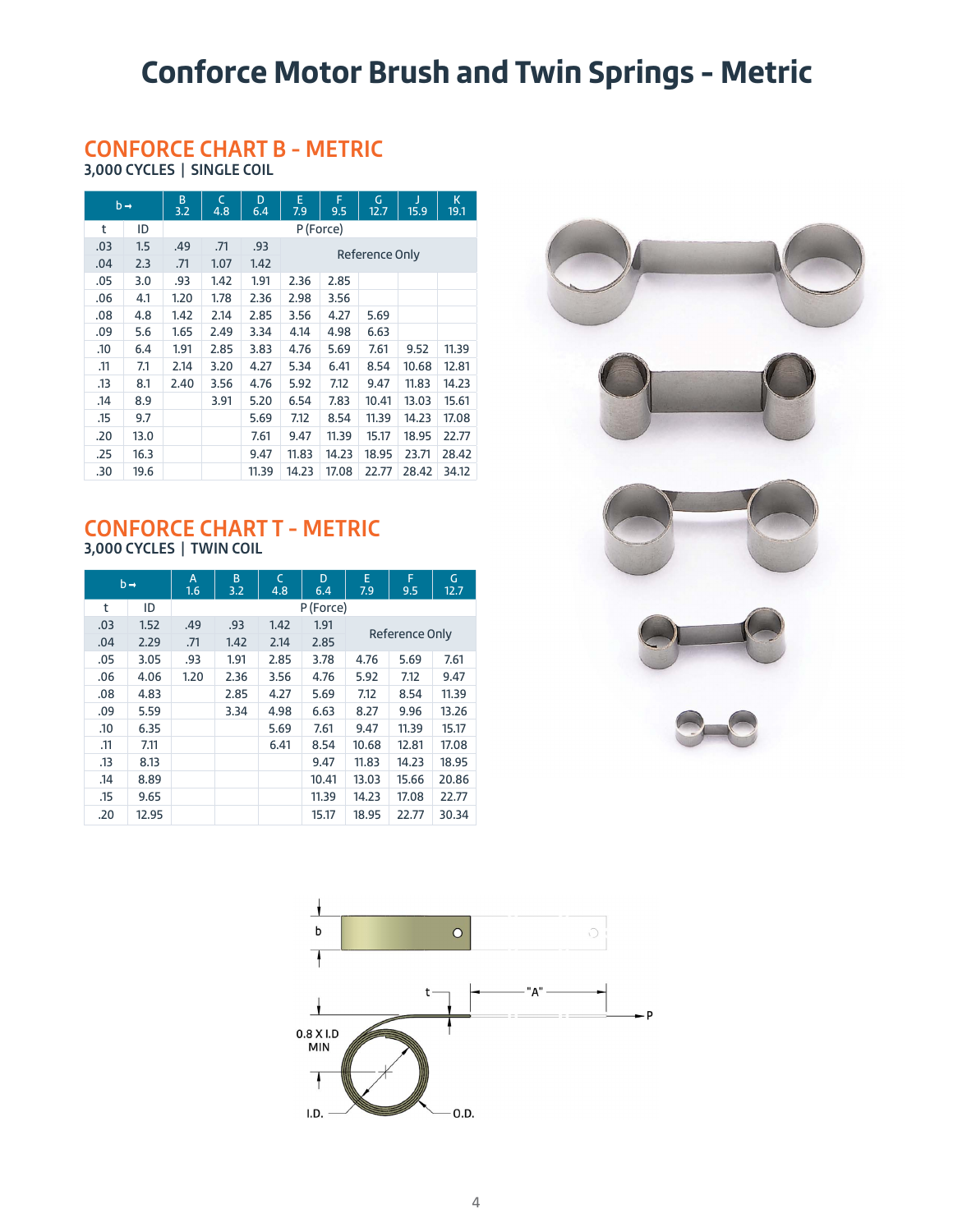# **Contorque® Spring Design Guide - Metric**

**AISI TYPE 301 STAINLESS STEEL**

|     |      | $b \rightarrow$ |       | C<br>4.8 | D<br>6.4 | E<br>7.9 | F<br>9.5 | G.<br>12.7 | 15.9       | K<br>19.1 | P<br>25.4 | R.<br>31.8 | S<br>38.1 | U<br>50.8 |
|-----|------|-----------------|-------|----------|----------|----------|----------|------------|------------|-----------|-----------|------------|-----------|-----------|
| t   | ID   | Ds              | Do    |          |          |          |          |            | T (Torque) |           |           |            |           |           |
| .05 | 5.1  | 5.8             | 10.4  | .007     | .009     | .011     | .015     | .019       |            |           |           |            |           |           |
| .08 | 7.6  | 8.9             | 15.5  | .016     | .021     | .026     | .032     | .043       | .053       |           |           |            |           |           |
| .10 | 10.4 | 11.9            | 20.6  | .028     | .037     | .047     | .056     | .076       | .094       | .113      |           |            |           |           |
| .13 | 13.0 | 14.7            | 25.7  | .044     | .059     | .073     | .088     | .118       | .147       | .176      | .235      |            |           |           |
| .15 | 15.5 | 17.8            | 31.0  |          | .085     | .106     | .128     | .169       | .212       | .254      | .338      | .424       |           |           |
| .20 | 20.6 | 23.6            | 41.1  |          |          | .188     | .226     | .301       | .376       | .452      | .602      | .752       | .904      |           |
| .25 | 25.7 | 29.7            | 51.3  |          |          |          | .354     | .471       | .589       | .706      | .941      | 1.175      | 1.412     | 1.887     |
| .30 | 31.0 | 35.6            | 61.7  |          |          |          |          | .678       | .847       | 1.017     | 1.356     | 1.695      | 2.034     | 2.712     |
| .36 | 36.1 | 41.4            | 72.1  |          |          |          |          |            | 1.152      | 1.390     | 1.842     | 2.305      | 2.768     | 3.695     |
| .41 | 41.1 | 47.2            | 82.3  |          |          |          |          |            |            | 1.808     | 2.407     | 3.017      | 3.616     | 4.824     |
| .46 | 46.2 | 53.3            | 92.7  |          |          |          |          |            |            |           | 3.051     | 3.819      | 4.576     | 6.101     |
| .51 | 51.6 | 59.2            | 102.9 |          |          |          |          |            |            |           | 3.762     | 4.711      | 5.649     | 7.536     |
| .56 | 56.6 | 65.0            | 113.3 |          |          |          |          |            |            |           |           | 5.694      | 6.836     | 9.118     |
| .64 | 64.3 | 73.9            | 128.8 |          |          |          |          |            |            |           |           | 7.355      | 8.824     | 11.75     |
| .79 | 79.8 | 91.7            | 159.5 |          |          |          |          |            |            |           |           |            | 13.56     | 18.08     |

#### **GUIDE V SPRING LIFE 4,000 CYCLES**

#### **GUIDE W SPRING LIFE 8,000 CYCLES**

|     |       | $b \rightarrow$ |       | 4.8  | D<br>6.4 | Е<br>7.9 | F<br>9.5 | G<br>12.7 | 15.9       | К<br>19.1 | P<br>25.4 | R<br>31.8 | S<br>38.1 | U<br>50.8 |
|-----|-------|-----------------|-------|------|----------|----------|----------|-----------|------------|-----------|-----------|-----------|-----------|-----------|
| t   | ID    | Ds              | Do    |      |          |          |          |           | T (Torque) |           |           |           |           |           |
| .05 | 6.6   | 7.6             | 13.2  | .006 | .008     | .010     | .012     | .016      |            |           |           |           |           |           |
| .08 | 9.9   | 11.4            | 20.1  | .014 | .018     | .023     | .027     | .036      | .045       |           |           |           |           |           |
| .10 | 13.2  | 15.2            | 26.7  | .024 | .032     | .040     | .047     | .064      | .080       | .096      |           |           |           |           |
| .13 | 16.8  | 19.1            | 33.3  | .037 | .050     | .062     | .075     | .099      | .124       | .150      | .200      |           |           |           |
| .15 | 20.1  | 22.9            | 39.9  | .000 | .072     | .089     | .107     | .143      | .180       | .216      | .287      | .359      |           |           |
| .20 | 26.7  | 30.7            | 53.3  |      |          | .159     | .192     | .255      | .319       | .383      | .511      | .638      | .766      |           |
| .25 | 33.3  | 38.4            | 66.5  |      |          |          | .299     | .399      | .499       | .599      | .799      | .998      | 1.198     | 1.593     |
| .30 | 39.9  | 46.0            | 79.8  |      |          |          |          | .575      | .719       | .862      | 1.152     | 1.435     | 1.729     | 2.305     |
| .36 | 46.5  | 53.6            | 93.2  |      |          |          |          |           | .977       | 1.175     | 1.559     | 1.955     | 2.350     | 3.130     |
| .41 | 53.3  | 61.2            | 106.4 |      |          |          |          |           |            | 1.537     | 2.045     | 2.553     | 3.062     | 4.090     |
| .46 | 59.9  | 68.8            | 119.9 |      |          |          |          |           |            |           | 2.587     | 3.231     | 3.875     | 5.175     |
| .51 | 66.5  | 76.5            | 133.1 |      |          |          |          |           |            |           | 3.197     | 3.988     | 4.791     | 6.384     |
| .56 | 73.2  | 84.1            | 146.3 |      |          |          |          |           |            |           |           | 4.824     | 5.796     | 7.728     |
| .64 | 83.3  | 95.8            | 166.4 |      |          |          |          |           |            |           |           | 6.237     | 7.491     | 9.977     |
| .79 | 103.1 | 118.6           | 206.2 |      |          |          |          |           |            |           |           |           | 11.52     | 15.37     |

|     |       | $b \rightarrow$ |       | 4.8  | D<br>6.4 | E<br>7.9 | F<br>9.5 | G<br>12.7 | 15.9       | īΚ<br>19.1 | P<br>25.4 | $\mathsf{R}$<br>31.8 | S<br>38.1 | U<br>50.8 |
|-----|-------|-----------------|-------|------|----------|----------|----------|-----------|------------|------------|-----------|----------------------|-----------|-----------|
| t   | ID    | Ds.             | Do    |      |          |          |          |           | T (Torque) |            |           |                      |           |           |
| .05 | 7.9   | 8.9             | 15.7  | .006 | .007     | .009     | .010     | .015      |            |            |           |                      |           |           |
| .08 | 11.7  | 13.5            | 23.4  | .012 | .016     | .020     | .024     | .032      | .041       |            |           |                      |           |           |
| .10 | 15.7  | 18.0            | 31.2  | .021 | .028     | .036     | .043     | .058      | .071       | .086       |           |                      |           |           |
| .13 | 19.6  | 22.4            | 39.1  | .034 | .045     | .055     | .067     | .089      | .112       | .134       | .179      |                      |           |           |
| .15 | 23.4  | 26.9            | 47.0  |      | .064     | .080     | .096     | .129      | .160       | .192       | .258      | .321                 |           |           |
| .20 | 31.2  | 36.1            | 62.5  |      |          | .142     | .172     | .228      | .286       | .342       | .456      | .572                 | .685      |           |
| .25 | 39.1  | 45.0            | 78.2  |      |          |          | .268     | .357      | .446       | .536       | .714      | .893                 | 1.071     | 1.424     |
| .30 | 47.0  | 53.8            | 93.7  |      |          |          |          | .514      | .643       | .771       | 1.028     | 1.288                | 1.548     | 2.056     |
| .36 | 54.6  | 63.0            | 109.5 |      |          |          |          |           | .875       | 1.050      | 1.401     | 1.751                | 2.102     | 2,802     |
| .41 | 62.5  | 71.9            | 125.0 |      |          |          |          |           |            | 1.367      | 1.830     | 2.282                | 2.746     | 3.661     |
| .46 | 70.4  | 80.8            | 140.7 |      |          |          |          |           |            |            | 2.316     | 2.892                | 3.469     | 4.632     |
| .51 | 78.2  | 89.9            | 156.2 |      |          |          |          |           |            |            | 2.859     | 3.570                | 4.282     | 5.717     |
| .56 | 85.9  | 98.8            | 172.0 |      |          |          |          |           |            |            |           | 4.316                | 5.186     | 6.915     |
| .64 | 97.8  | 112.3           | 195.3 |      |          |          |          |           |            |            |           | 5.581                | 6.700     | 8.926     |
| .79 | 121.2 | 139.2           | 242.3 |      |          |          |          |           |            |            |           |                      | 10.29     | 13.67     |

#### **GUIDE X SPRING LIFE 12,000 CYCLES**

Variables:

t = material thickness (millimeters)

b = material width (millimeters)

T = torque (newton-meters)

Do = output drum diameter (millimeters) Ds = storage drum diameter (millimeters)

ID = inside coil diameter (millimeters)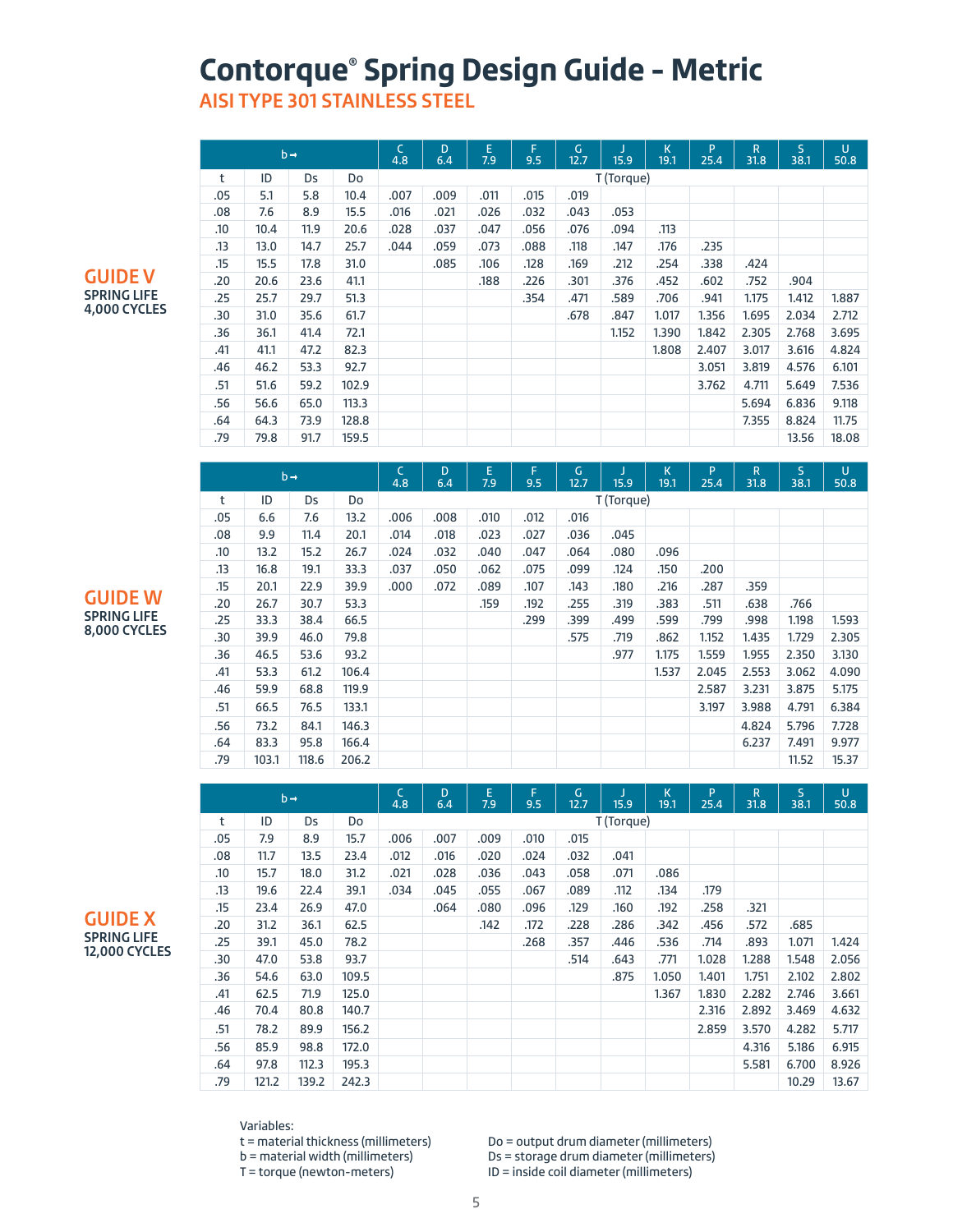|     |       | $b \rightarrow$ |       | C<br>4.8 | D<br>6.4 | E.<br>7.9 | F<br>9.5 | G<br>12.7 | 15.9       | К<br>19.1 | P<br>25.4 | R<br>31.8 | S<br>38.1 | U<br>50.8 |
|-----|-------|-----------------|-------|----------|----------|-----------|----------|-----------|------------|-----------|-----------|-----------|-----------|-----------|
| t   | ID    | Ds              | Do    |          |          |           |          |           | T (Torque) |           |           |           |           |           |
| .05 | 10.4  | 11.9            | 20.8  | .005     | .006     | .007      | .008     | .011      |            |           |           |           |           |           |
| .08 | 15.7  | 18.0            | 31.2  | .009     | .012     | .015      | .018     | .025      | .031       |           |           |           |           |           |
| .10 | 20.8  | 24.1            | 41.7  | .016     | .021     | .027      | .033     | .043      | .054       | .064      |           |           |           |           |
| .13 | 26.2  | 30.0            | 52.1  | .025     | .034     | .042      | .051     | .068      | .085       | .102      | .136      |           |           |           |
| .15 | 31.2  | 36.1            | 62.7  |          | .049     | .061      | .073     | .097      | .122       | .146      | .194      | .243      |           |           |
| .20 | 41.7  | 48.0            | 83.6  |          |          | .108      | .130     | .173      | .216       | .259      | .346      | .432      | .520      |           |
| .25 | 52.1  | 59.9            | 104.4 |          |          |           | .203     | .270      | .338       | .406      | .540      | .676      | .811      | 1.081     |
| .30 | 62.7  | 72.1            | 125.2 |          |          |           |          | .389      | .486       | .584      | .777      | .973      | 1.164     | 1.559     |
| .36 | 73.2  | 84.1            | 146.1 |          |          |           |          |           | .662       | .794      | 1.059     | 1.322     | 1.593     | 2.124     |
| .41 | 83.6  | 96.0            | 167.1 |          |          |           |          |           |            | 1.038     | 1.378     | 1.729     | 2.079     | 2.768     |
| .46 | 94.0  | 108.0           | 188.0 |          |          |           |          |           |            |           | 1.751     | 2.192     | 2.633     | 3.503     |
| .51 | 104.4 | 120.1           | 208.8 |          |          |           |          |           |            |           | 2.158     | 2.700     | 3.243     | 4.327     |
| .56 | 114.8 | 132.1           | 229.6 |          |          |           |          |           |            |           |           | 3.265     | 3.932     | 5.231     |
| .64 | 130.6 | 150.1           | 261.6 |          |          |           |          |           |            |           |           | 4.226     | 5.073     | 6.756     |
| .79 | 161.8 | 186.2           | 322.6 |          |          |           |          |           |            |           |           |           | 7.796     | 10.39     |

#### **GUIDE Y SPRING LIFE 25,000 CYCLES**

### **GUIDE Z SPRING LIFE 50,000 CYCLES**

| $b \rightarrow$ |       |       |       | C<br>4.8   | D<br>6.4 | E<br>7.9 | F<br>9.5 | G<br>12.7 | 15.9 | К<br>19.1 | P<br>25.4 | R<br>31.8 | S<br>38.1 | U<br>50.8 |
|-----------------|-------|-------|-------|------------|----------|----------|----------|-----------|------|-----------|-----------|-----------|-----------|-----------|
| t               | ID    | Ds    | Do    | T (Torque) |          |          |          |           |      |           |           |           |           |           |
| .05             | 14.2  | 16.3  | 28.4  | .003       | .005     | .006     | .007     | .008      |      |           |           |           |           |           |
| .08             | 21.3  | 24.6  | 42.7  | .007       | .009     | .011     | .015     | .019      | .024 |           |           |           |           |           |
| .10             | 28.4  | 32.8  | 56.9  | .012       | .017     | .021     | .025     | .034      | .042 | .051      |           |           |           |           |
| .13             | 35.6  | 40.9  | 71.1  | .019       | .026     | .033     | .040     | .053      | .066 | .079      | .105      |           |           |           |
| .15             | 42.7  | 49.0  | 85.3  |            | .037     | .047     | .056     | .076      | .095 | .113      | .151      | .189      |           |           |
| .20             | 56.9  | 65.5  | 114.0 |            |          | .084     | .101     | .134      | .168 | .201      | .269      | .337      | .403      |           |
| .25             | 71.1  | 81.8  | 142.5 |            |          |          | .158     | .210      | .263 | .315      | .420      | .525      | .630      | .841      |
| .30             | 85.3  | 98.3  | 170.9 |            |          |          |          | .302      | .378 | .454      | .604      | .757      | .908      | 1.209     |
| .36             | 99.8  | 114.6 | 199.4 |            |          |          |          |           | .515 | .618      | .824      | 1.029     | 1.232     | 1.650     |
| .41             | 114.0 | 131.1 | 227.8 |            |          |          |          |           |      | .807      | 1.076     | 1.345     | 1.616     | 2.147     |
| .46             | 128.3 | 147.3 | 256.5 |            |          |          |          |           |      |           | 1.367     | 1.706     | 2.045     | 2.723     |
| .51             | 142.5 | 163.8 | 284.5 |            |          |          |          |           |      |           | 1.683     | 2.102     | 2.520     | 3.367     |
| .56             | 156.7 | 180.1 | 312.4 |            |          |          |          |           |      |           |           | 2.542     | 3.051     | 4.067     |
| .64             | 178.1 | 204.7 | 355.6 |            |          |          |          |           |      |           |           | 3.288     | 3.943     | 5.254     |
| .79             | 220.7 | 254.0 | 442.0 |            |          |          |          |           |      |           |           |           | 6.056     | 8.078     |

#### Variables:

t = material thickness (millimeters) b = material width (millimeters)

T = torque (newton-meters)

Do = output drum diameter (millimeters) Ds = storage drum diameter (millimeters) ID = inside coil diameter (millimeters)



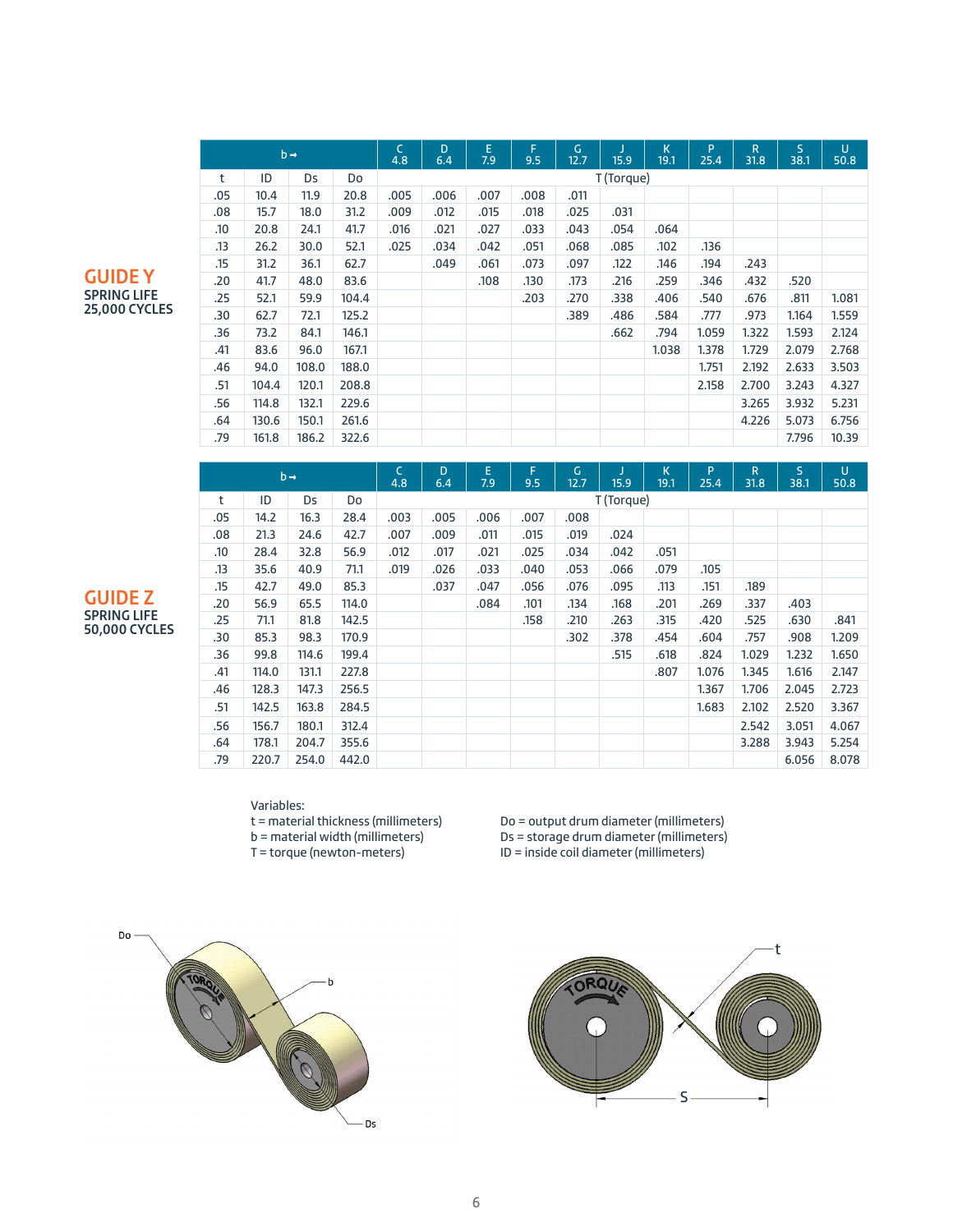### **Commonly Used End Details - Metric**